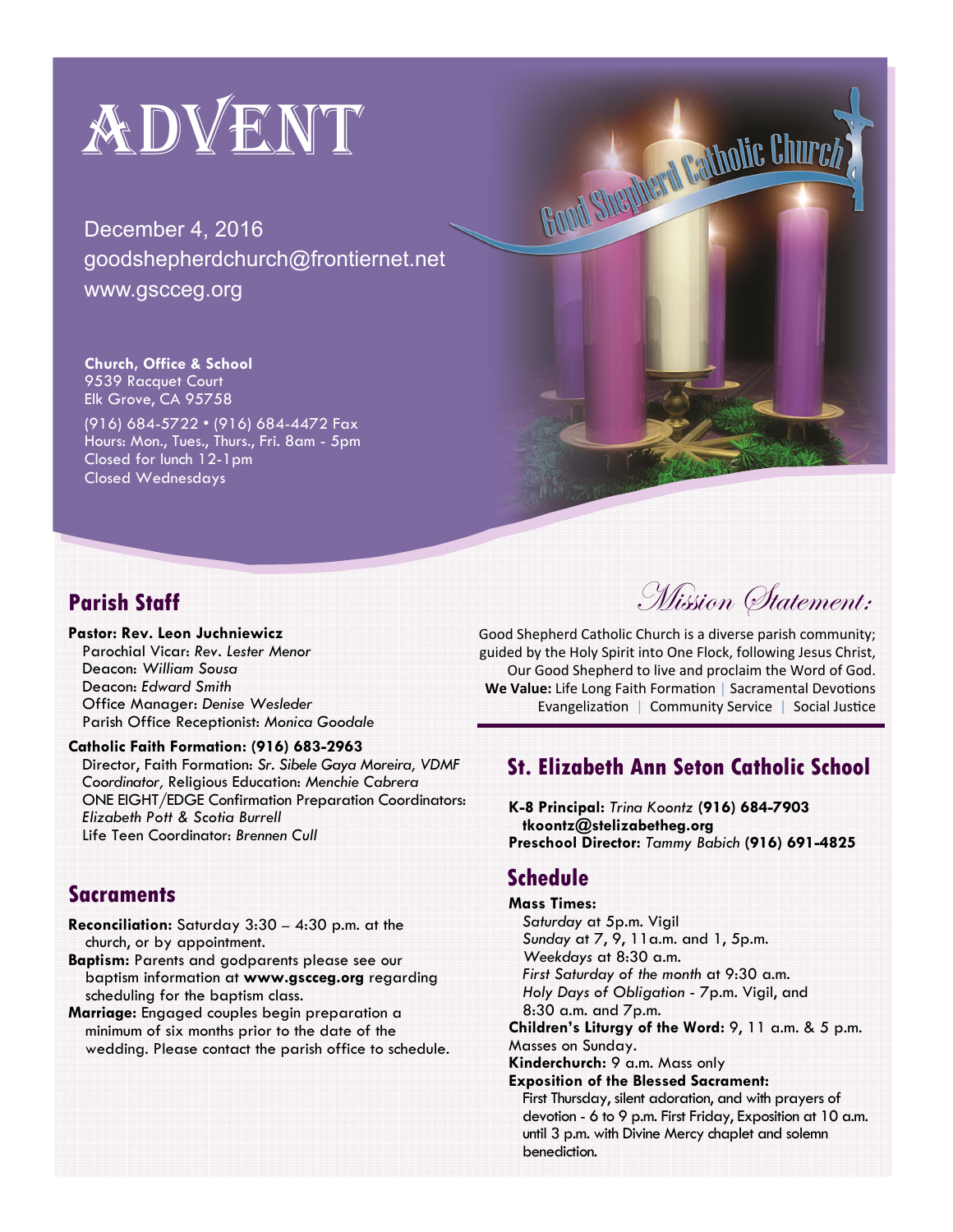# **Second Sunday of Advent**

#### **READINGS FOR THE WEEK**

| Monday:    | Is 35:1-10; Ps 85:9ab, 10-14; Lk 5:17-26                       |
|------------|----------------------------------------------------------------|
| Tuesday:   | Is 40:1-11; Ps 96:1-3, 10ac, 11-13; Mt 18:12-14                |
| Wednesday: | Is 40:25-31; Ps 103:1-4, 8, 10; Mt 11:28-30                    |
| Thursday:  | Gn 3:9-15, 20; Ps 98:1-4; Eph 1:3-6, 11-12; Lk 1:26-38         |
| Friday:    | Is 48:17-19; Ps 1:1-4, 6; Mt 11:16-19                          |
| Saturday:  | Sir 48:1-4, 9-11; Ps 80:2ac, 3b, 15-16, 18-19; Mt 17:9a, 10-13 |
| Sunday:    | Is 35:1-6a, 10; Ps 146:6-10; Jas 5:7-10; Mt 11:2-11            |



*The earth shall be filled with knowledge of the LORD, as water covers the sea. -- Isaiah 11:9* 

Saint John the Baptist appears on the scene today as Advent enters its second week. The mysterious consumer of locusts and wild honey, John echoes the words of the prophet Isaiah as he calls for repentance in the face of the nearness of the kingdom of heaven. The rhythms of the Christian life are often confounding. Each year we meet the Baptist and hear his calls for repentance. Each year we see him pointing to the one who is coming after him, the Lord Jesus. Yet each year the words and actions of John the Baptist echo anew in our hearts, because we have fallen into old sinful traps again and again. Advent gives us the opportunity once again to turn away from our sinful ways and embrace the gospel way of life. John the Baptist invites us to prepare the way for the Lord, in whom we place our hope.  $Covright (c)$  J. S. Paluch Co., Inc.

# *Parish News and Announcements*

Holy Day of Obligation-Feast of the Immaculate Conception Wednesday, December 7th (Vigil) mass at 7:00 p.m. Thursday, December 8th mass at 8:30 a.m. & 7:00 p.m.

Our **Advent Communal ReconciliaƟon Service** will be held on Wed., Dec.  $14^{th}$ , at 7:00 p.m.

#### **Altar Server Training**

We are looking for new Altar Servers!! This is an excellent way for young people to become actively involved in the Mass. Altar servers must be at least 10 years old or in the 4th grade. Training will be TODAY, Sun., Dec. 4th from 2:00 pm to 3:00 pm. Please contact Bryant at altarservers@gscceg.org for more info.

#### **Second CollecƟon for ReƟrement Fund for Religious**

Next weekend, Dec. 10/11, we will take up a 2nd collection for the Retirement Fund for the Religious. Your donation works for aging religious by helping to furnish medications, nursing care, and more. Please support next week's collection and give generously to those who have given a lifetime.

#### **Walk for Life West Coast 2017!**

The 11th Annual Walk for Life in San Francisco is Sat., Jan. 21st, 2017. Contact the parish office to reserve your seat on our chartered bus. For more information, please visit www.walkforlifewc.com or email Gary at greenhope28@yahoo.com. Please join us to make a public stand for Families and for LIFE.

#### **Parish Council Membership Openings**

The **Parish Pastoral Council** has openings for new members. If this is an area where you feel a calling to serve, please contact Juanita Baier at parishcouncil@gscceg.org. For more information, go to www.gscceg.org.

#### **2017 Women's Retreat**

The women of Good Shepherd are cordially invited to make their annual retreat to Christ the King Passionist of Holy Cross Province Retreat Center on the weekend of Jan. 13-15, 2017. The rich tradition of a retreat is a special occasion to Renew Faith, Share Christ and Find Peace. The theme for this year is "Gathered in the Name of Jesus." Please prayerfully consider spending time with our Lord to pray and learn more of Him. For more information please contact Carol at 916-725-4720 ext. #314; or email cforrest@passionist.org.

#### **DevoƟonal Masses (Simbang Gabi)**

Devotional Masses (Simbang Gabi) will be celebrated Dec. 15 through Dec. 23, at 7:00 p.m. Simbang Gabi (Filipino for "Night Mass") is a devotional nine-day series of masses in anticipation of Christmas and to honor the Blessed Virgin Mary. The theme for this year is "Beatitudes." A reception will be held after each mass. All masses will be in English and everyone is welcome to attend. Volunteers are welcome to assist during the Simbang Gabi. Please contact Bobby Aglubat at 916 525 5180 or at BobbyNavRet@aol.com for more information.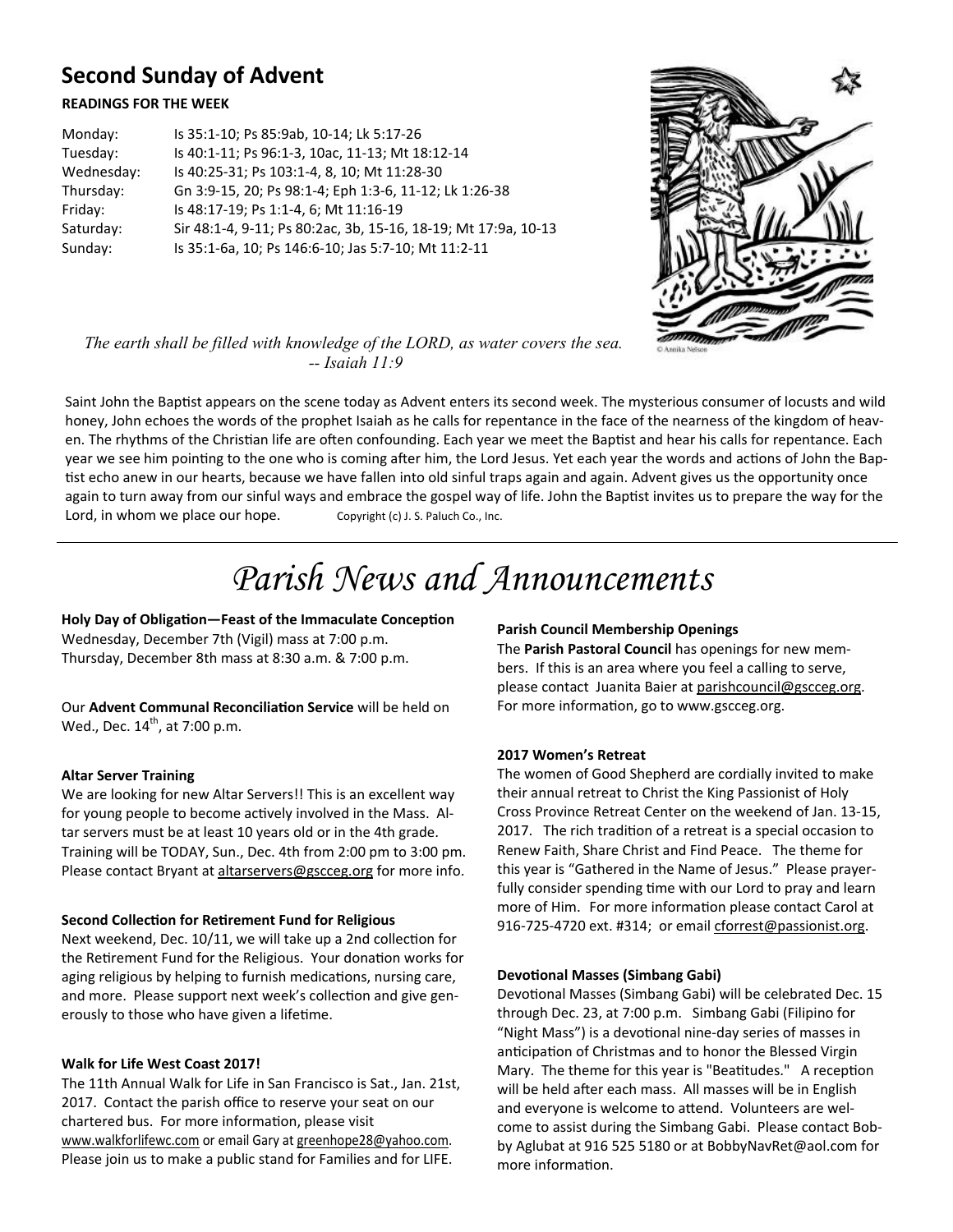Our Religious Education program is still selling tickets for their one and only fundraising event this year. Twelve high-end raffle baskets, valued between \$500 and \$1600 each, will be on display in the Narthex after all masses through Dec. 11th. These baskets are just in time for the holidays! Raffle tickets are \$20 each or get 6 for \$100. Join us for the Raffle drawing at our complimentary Cookie and Hot Chocolate Bar on Dec.  $11<sup>th</sup>$  after the 5:00 p.m. Mass. All proceeds will support our Religious Education Ministries. For a description of each basket, visit www.gscceg.org.



#### **Shredding Event**

St. Elizabeth Ann Seton Catholic School and Good Shepherd will have a shredding event on Dec. 9, 2016 at 1:00 p.m. The cost is \$10.00 for a Bankers box (all donations gladly accepted). For more information contact Monica Swain at 916-684-7903.

#### **St. Mary's High School Workshop**

St. Mary's High School will be hosting a scholarship and financial assistance information night on Wed., Dec. 7th from 5:00 -6:30pm. Incoming families and current families that need assistance with FACTS and FAFSA should attend. Please call Jennifer at (209) 957-3340, ext 121 with any questions.

#### **Adult ConfirmaƟon**

We invite all parishioners (18 and older), who have not received their Sacrament of Confirmation, to join our Adult Confirmation Program. Registration is open and the first class will start on February  $5<sup>th</sup>$ , 2017. For more info, please contact the Faith Formation Office at goodshepherddre@frontier.com.

#### **Best Advent Ever– Wrap Presents and Be Present**

Advent is about getting ready to encounter Jesus. This advent, sign up for Best Advent Ever: Rediscover Christmas, a free email program from Dynamic Catholic. Each day you'll receive an email with practical tips, Christmas music, or an inspirational video. Sign up at BestAdventEver.com

#### **SAINTS AND SPECIAL OBSERVANCES**

| Second Sunday of Advent                   |
|-------------------------------------------|
| St. Nicholas                              |
| St. Ambrose; Pearl Harbor Remembrance Day |
| The Immaculate Conception of the Blessed  |
| Virgin Mary                               |
| St. Juan Diego                            |
| International Human Rights Day            |
|                                           |

# *CFF News St. Vincent de Paul News*

On Nov. 21st, SVdP assisted 70 families consisting of 268 people and gave out 210 boxes of food.

As we enter the winter season, we are looking for donations of warm clothing such as sweaters, jackets, coats, and gloves. Thank you for your continued generosity.

Current SVdP locker hours are Mondays from 10:00 a.m. to 11:00 a.m. Volunteers are always wel-

come. To volunteer, contact us at (916) 647-1243.



*Upcoming Events* 

#### **Sharing and Caring Senior Singles**

Our Christmas luncheon will be on Mon., Dec.  $5^{th}$  at 11:30 a.m. at Lamppost Pizza. RSVP required. Call Helen at 683- 1943 to RSVP.

#### **Good Shepherd Parish Fellowship**

Our next monthly Fellowship will be Sunday, Dec. 11th following the 7:00 a.m. Mass with continuous serving until shortly before the 11:00 a.m. Mass begins. We would like to invite and encourage those individuals and families who regularly attend 11:00 a.m. Mass to join us beforehand to enjoy breakfast. The meal is sponsored by the Knights of Columbus and hosted by the Hospitality Ministry. Breakfast will be blueberry pancakes, scrambled eggs, bacon, sausage, and beverages. We ask for a free will offering to cover expenses. Please join in fellowship!

#### **Hearts of Compassion Holiday sessions**

St. Christopher's Catholic Church Grief Ministry is offering sessions to help those who have lost a loved one survive the stress and loneliness of the holiday season. The last of these sessions will be held on Wed., Dec. 7 at 9:30 a.m. at St. Christopher's in Galt. Please contact Maria at (209) 745-6461 for more information.

#### **FaƟma Rosary Prayer**

Please join us on Tues. Dec. 13th for the 13th of the Month Fatima Prayer. It will start right after the 8:30 a.m. mass in the Church. Our Lady of Fatima asked us to pray the Rosary every day to obtain peace for the world. Thank you.

#### **Knight of Columbus Rosary Night of Prayer**

All parishioners and Brother Knights are invited to the KofC Rosary Night of Prayer in honor of our Blessed Mother on Dec. 12, 2016 at 6:30 p.m. in the Church. After the rosary, please join us for refreshments and fellowship. For more info contact Iggy at (916) 689-2428.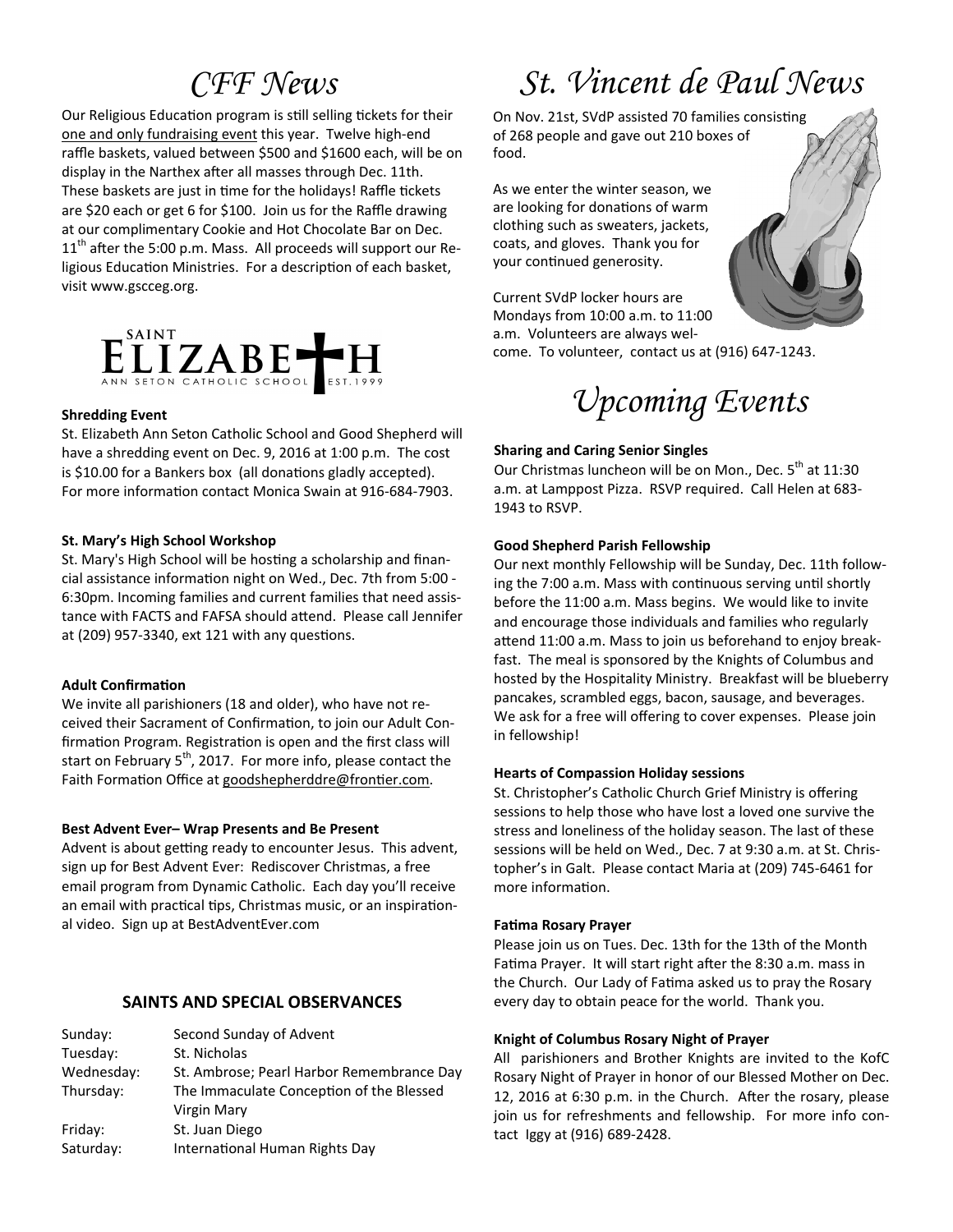# *Mass Intentions*

#### **Saturday, Dec. 3, 2016 5:00 pm**

Teodora Bulatao (+) Venancio Del Rosario (+) Connie & Elena Feraren (DA) Marge Lehan (+) Zoraida Ruiz (+)

#### **Sunday, Dec. 4, 2016**

**7:00 am**  Grace Baclig (TG) Bill Badella (+) Fred, Gloria, Eduardo & Victor Luchico (+) Eduardo Quiambao (+) Robert Henry Prince (+)

#### **9:00 am**

Evangeline Arevalo (SI) Ofelia Wayne (SI-H) Teodora Bulatao (+) Petronilo Chua Sr. (+) Teresita Ramirez (+)

#### **11:00 am**

Bobby Aglubat (BD) Andrew Narloch (BD) Trinidad Binoya (+) Domingos Fagundes (+) Jared Crisologo Smith (+)

#### **1:00 pm**

Jessica Refe (BD) Cristita Lagamo (+) Michael Piña (+)

#### **5:00 pm**

Michael Sarmiento (BD) Carlo Siopongco (SI-H) Fr. Sidney Hall (+) Myrna Llorera (+) All souls in Purgatory (+)

#### **Monday, Dec. 5, 2016**

**8:30 am**  Rolando Albarillo (BD) Grace Baclig (BD) Nelson Chavez (BD) Teodora Bulatao (+) Zoraida Ruiz (+)

#### **Tuesday, Dec. 6, 2016**

**8:30 am**  Cesar Salgado (79yrBD) Teodora Bulatao (+) Zoraida Ruiz (+) Bonifacio Urbano (+) Diana Velasquez (+)

#### **Wednesday, Dec. 7, 2016**

**8:30 am**  Lynette Enriquez Chavez (+) Teodora Bulatao (+) Tina Marquez (+) Zoraida Ruiz (+) Bonifacio Urbano Jr. (+)

#### **Thursday, Dec. 8, 2016 8:30 am**

Lynette Chavez (BD) Conception Wakatani (BD) Anne Rooney (SI) Teodora Bulatao (+) Zoraida Ruiz

#### **7:00 pm**

Visitacion Baquiran (+) Leticia Santiago (+) Melicia Vergel de Dios (+)

#### **Friday, Dec. 9, 2016**

**8:30 am**  Teodora Bulatao (+) Luz David (DA) Zoraida Ruiz (+)

#### **Key:**

*Deceased (+) Thanksgiving (TG) Death Anniversary (DA) Birthday (BD) Special Intention (SI) Wedding Anniversary (WA) (SI-H) Special Intention for healing*

# *Stewardship at Good Shepherd*

Collection total for Nov.  $19/20 = $18,450.12$ Thanksgiving  $= $1,848.75$ Collection total for Nov.  $26/27 = $20,032.07$ 2nd Collection/Campaign for Human Dev. = \$5,121.35 *Weekly collection totals include Faith Direct Contributions* 

Thank you for your generous support. Your ongoing donations are essential in helping us meet the many needs of the parish and community.